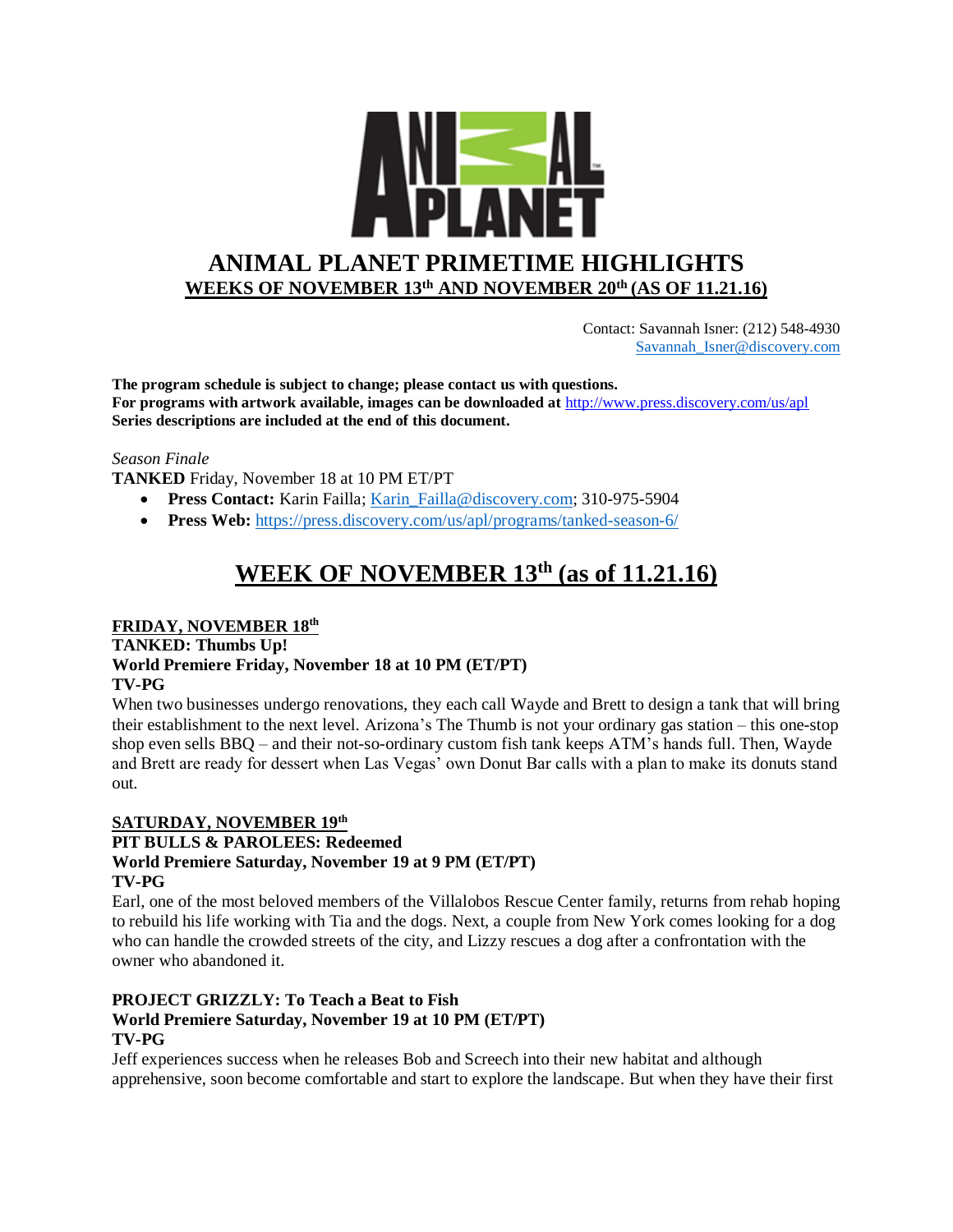encounter with water, the bears' play turns violent, and Jeff escapes a close call. As he continues his teaching, it becomes clear that Screech is progressing much faster.

# **WEEK OF NOVEMBER 20th (as of 11.21.16)**

### **SATURDAY, NOVEMBER 26th**

### **PIT BULLS & PAROLEES: Kindness of Strangers World Premiere Saturday, November 26 at 9 PM (ET/PT) TV-PG**

**\*Annual 'YOU WATCH. WE GIVE.' Episode\*** Based on the number of viewers who watch this week's all-new episode of PIT BULLS & PAROLEES, funds will be donated to Villalobos Rescue Center for the care and feeding of pit bulls living at VRC (up to \$50,000).

After flooding devastates the state of Louisiana, Tia and the Villalobos team race to help the victims – including former adopters whose home was destroyed and a woman separated from her dogs when flooding overwhelmed her house. Closer to home, Cypress Lake Animal Hospital is left in ruins after flood waters tear through the clinic, but Dr. Kristen and her team don't let the destruction stop them from helping animals in need.

### **PROJECT GRIZZLY: What about Bob?**

### **World Premiere Saturday, November 26 at 10 PM (ET/PT) TV-PG**

Jeff realizes Bob's foot is still a problem, but it's too early to tell whether his injured foot could hold him back from going wild. The barometer will be whether or not he can keep up with his brother, Screech. During a lesson, Jeff lets his guard down momentarily, and Bob slashes at him, gashing his arm. Jeff refuses medical attention and chooses to stay in the woods with Bob and Screech. The following day when he can't find the bears, Jeff realizes they are becoming less dependent on him and letting go will be even more difficult than he imagined.

## **SERIES DESCRIPTIONS**

*\*Below you will find the series descriptions of the shows airing the weeks of November 13 and November 20\**

## *TANKED*

## *Series Airs Fridays at 10 PM (ET/PT)*

In **TANKED**, Las Vegas-based Acrylic Tank Manufacturing (ATM), one of the country's most successful builders of aquariums, and co-owners Wayde King and Brett Raymer, two of Sin City's most imaginative businessmen are tasked with building enormous and awe-inspiring tanks and aquariums for top celebrities, luxury hotels and casinos, Fortune 500 businesses, private homes and homeowners across the country. ATM takes on more than 200 projects every year with tanks ranging from 50 to five million gallons in size that feature the most exotic, unusual, colorful and dangerous fish in the world. Press Site:<https://press.discovery.com/us/apl/programs/tanked-season-6/>

## *PIT BULLS & PAROLEES Season Airs Saturdays at 9 PM (ET/PT)*